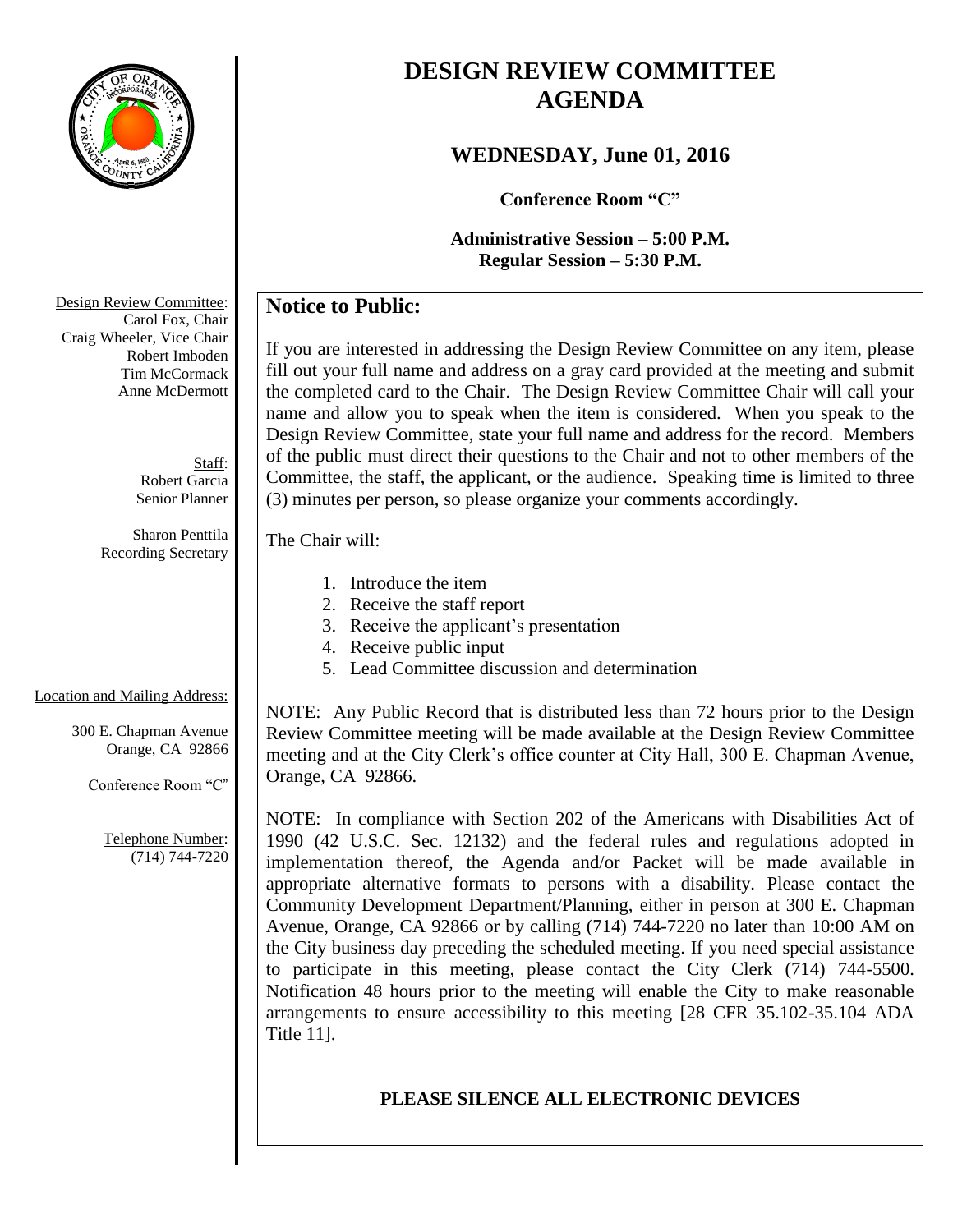The Committee holds an Administrative Session to receive general information from the staff and to conduct an initial review of Minutes of prior meetings. The Session is open to the public; however, no public testimony is taken and no decisions are made. Following the Administrative Session, the Regular Session will begin at 5:30 p.m.

- 1. Review of Agenda
- 2. Policy/Procedural Information
- 3. Review of Minutes: May 18, 2016

#### **Regular Session - 5:30 P.M.**

### CALL TO ORDER:

### ROLL CALL:

### PUBLIC PARTICIPATION:

Opportunity for members of the public to address the Design Review Committee on matters not listed on the Agenda.

#### CONSENT ITEMS:

- (1) APPROVAL OF MINUTES: May 18, 2016
- (2)  $DRC No. 4850-16 LCP Tracker, Inc. Sign$ 
	- A proposal to install a new illuminated channel letter sign on a noncontributing commercial building in the Plaza Historic District.
	- 117 E. Chapman Avenue
	- Staff Contact: Kelly Ribuffo, 714-744-7223, kribuffo@cityoforange.org
	- DRC Action: Final Determination

All matters that are listed above as Consent Items are considered to be routine by the Design Review Committee and will be enacted by one motion. There will be no separate discussion of said items unless members of the Design Review Committee, staff, or the public request specific items to be removed from the Consent Items for separate action.

### AGENDA ITEMS:

Continued Items:

- (3) [DRC No. 4800-15 Roth Staffing](http://www.cityoforange.org/civicax/filebank/blobdload.aspx?BlobID=17786)
	- The applicant is requesting final approval of the landscaping and paving in connection a complete exterior remodel of an existing building.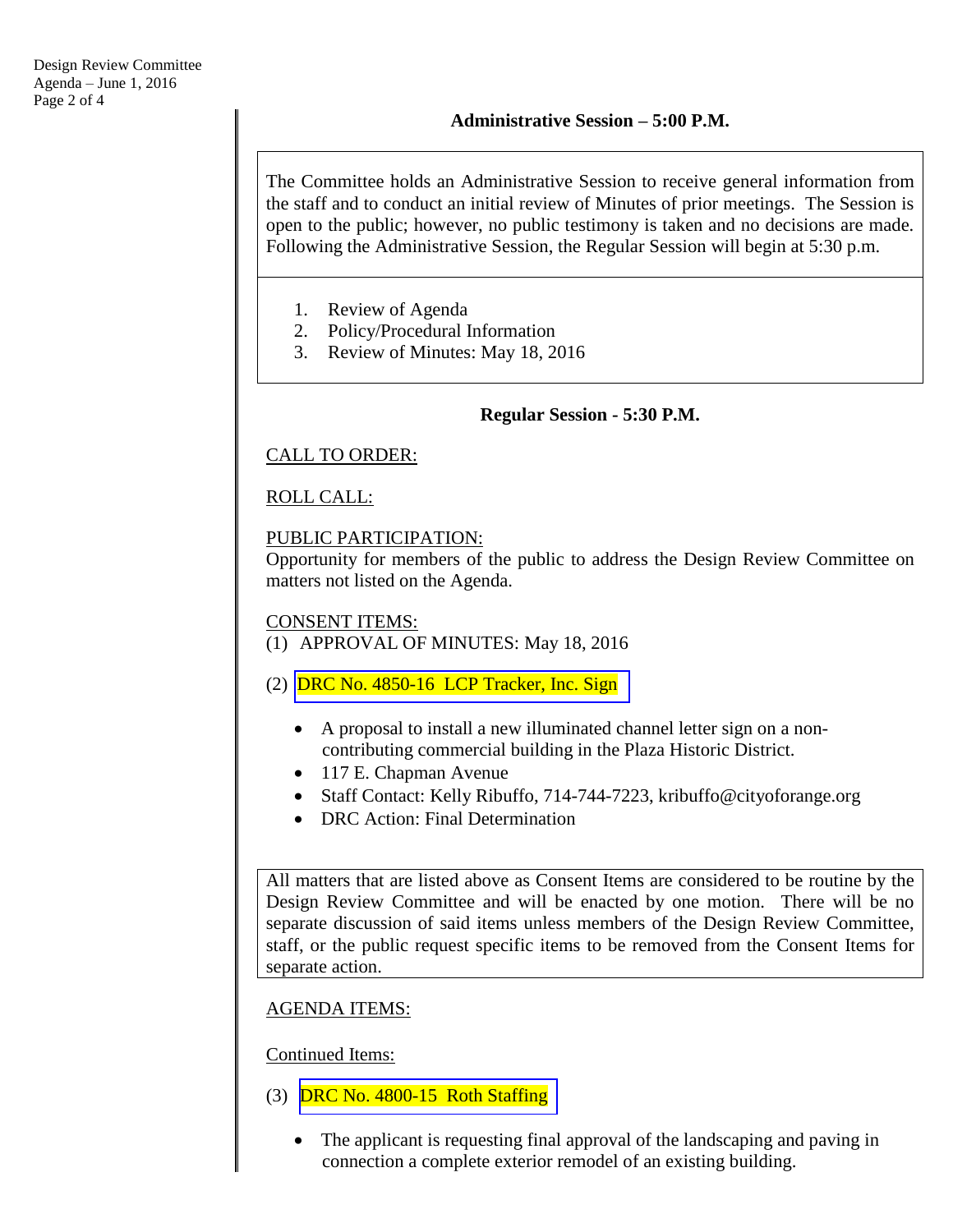- 450 N. State College Blvd
- Staff Contact: Robert Garcia, 714-744-7231 [rgarcia@cityoforange.org](mailto:rgarcia@cityoforange.org)
- DRC Action: Final Determination

#### New Agenda Items:

(4) [MNSP No. 0829-15 Town & Country Mixed Use](http://www.cityoforange.org/civicax/filebank/blobdload.aspx?BlobID=17787) (PRELIM REVIEW)

- A proposal to develop a horizontal mixed-use development project by constructing a new residential building, two parking structures, and related site improvements adding to an existing six-acre project site developed with an office building and surface parking lot areas.
- 999 W. Town & Country Road
- Staff Contact: Anne Fox, 714-744-7220, [afox@cityoforange.org](mailto:afox@cityoforange.org)
- DRC Action: Preliminary Review and Comment

#### (5) DRC No.  $4848-16$  Ray Residence

- A proposal to construct a historically compatible front porch for an existing contributing historic residence in the Old Towne Historic District.
- 181 N. Center Street
- Staff Contact: Kelly Ribuffo, 714-744-7223, [kribuffo@cityoforange.org](mailto:kribuffo@cityoforange.org)
- DRC Action: Final Determination

#### (6) [DRC No. 4857-16 Equity Partnership Residence](http://www.cityoforange.org/civicax/filebank/blobdload.aspx?BlobID=17785)

- A proposal to construct a 741 square foot addition to a non-contributing single family residence and a new two-car garage in the Old Towne Historic District.
- 375 S. Pixley Street, Old Towne Historic District
- Staff Contact: Marissa Moshier, 714-744-7243, mmoshier@cityoforange.org DRC Action: Final Determination
- (7) [DRC No. 4823-15 Encore Residences Hewes](http://www.cityoforange.org/civicax/filebank/blobdload.aspx?BlobID=17788)
	- A request to construct 12 senior apartment units.
	- 130 S. Hewes Street
	- Staff Contact: Chad Ortlieb, (714) 744-7237, [cortlieb@cityoforange.org](mailto:cortlieb@cityoforange.org)
	- DRC Action: Recommendation to the Planning Commission
- (8) DRC No. 4749-14 [Orange-Olive Residential Landscaping and Lighting Plans](http://www.cityoforange.org/civicax/filebank/blobdload.aspx?BlobID=17789)
	- A request to approve landscaping and lighting plans associated with the Orange-Olive Residential project (25 detached single-family condominium units on a 2.33 acre site).
	- 2025 N. Orange-Olive Road
	- Staff Contact: Jennifer Le, (714) 744-7238, *ile@cityoforange.org*